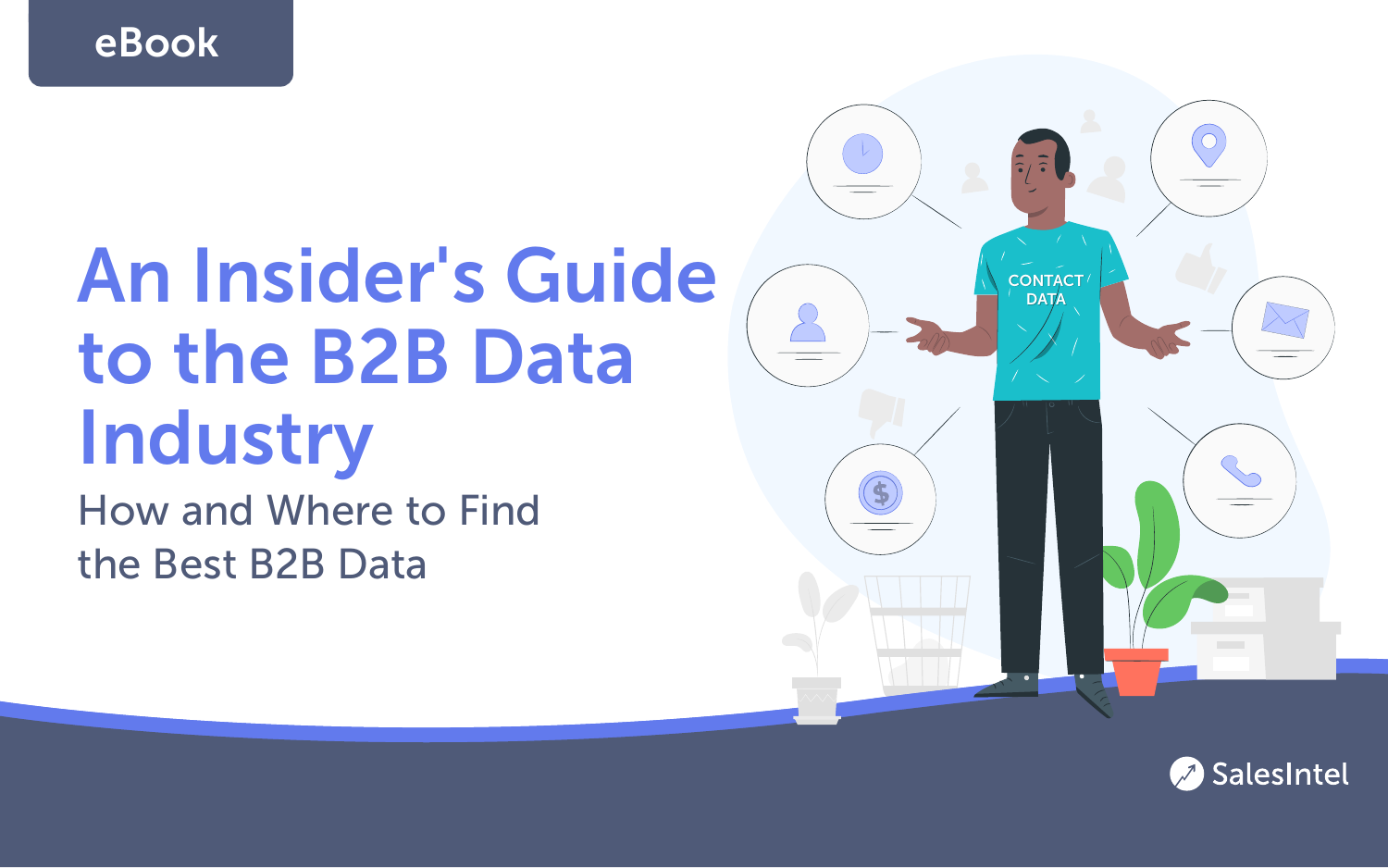## Introduction

Welcome to the world of B2B data. Sales intelligence. Market intelligence. Lead intelligence. Prospecting tools. Call it what you like but the fact remains that data forms the core of modern revenue operations - sales & marketing. The companies that integrate and use good data in their processes far outpace the ones that don't.

GTM, ABM, and Omnichannel are only fancy names if not fueled by appropriate data on the backend. But when companies go out to buy data for their sales and marketing engine, they have little idea what kind of data they need, how much it costs, or who the trusted vendors are.

The following sections will help you navigate the process of buying B2B

data by introducing key considerations, the types of B2B data, including their vendors, and the pitfalls you should avoid. By the end, you will be an informed buyer who can confidently find the right solution and negotiate the best deal for yourself.

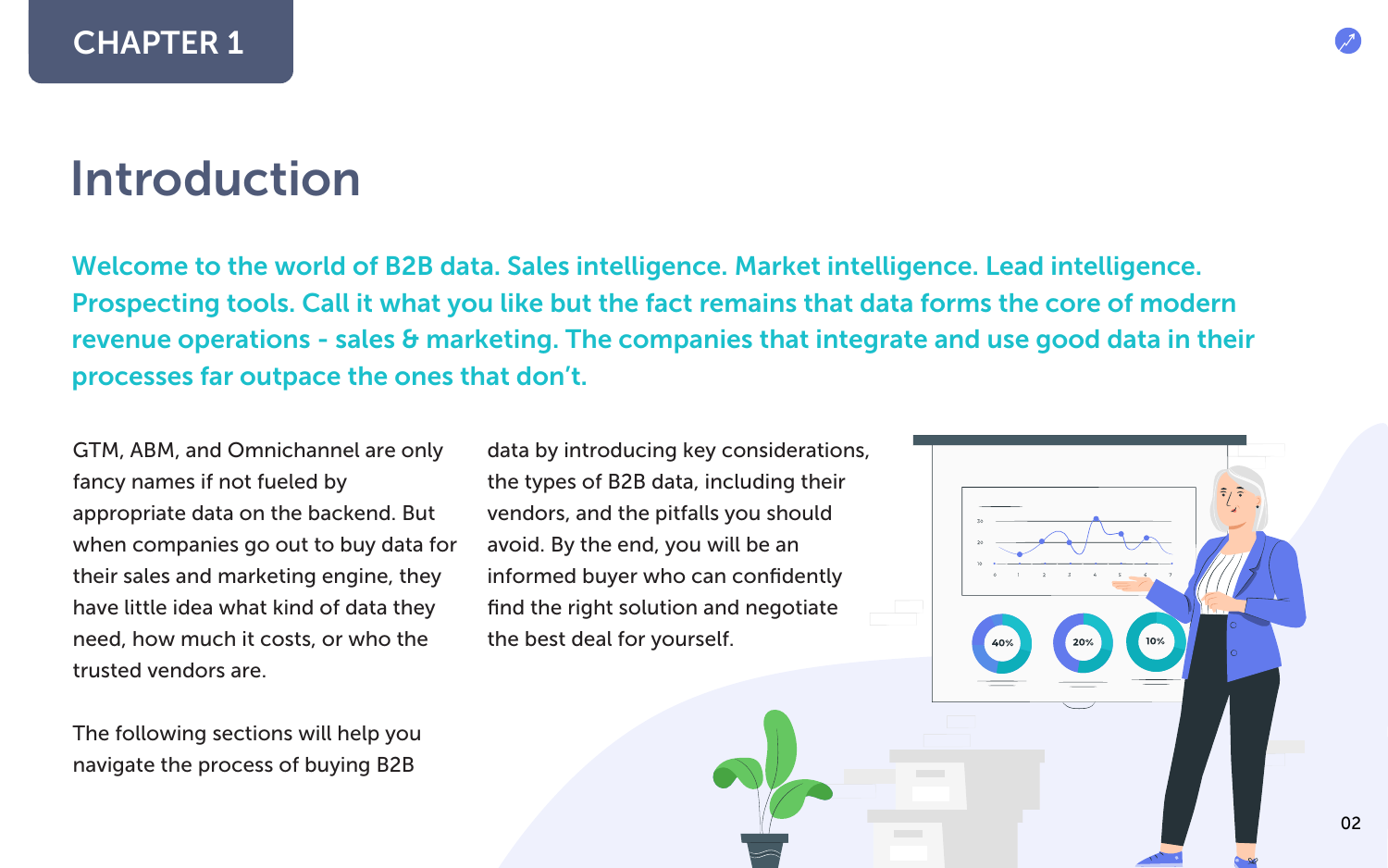#### So let's get started:

The first thing is to go to the drawing board and clearly define your purpose of purchasing data, your priorities, and the type of data sets you need. For instance, some companies purchase data to simply build a database, others are looking to improve their connection rates, and yet others want to execute a specific sales/marketing strategy. There will be, of course, numerous use cases, but you must define your core interest.

Similarly, you should define your priorities as well - how much you are willing to spend, what compromises you can make, and what's the ideal solution you are looking for.

Based on these considerations, put any potential solution to these three tests:

### [1. Quality](#page-3-0)

[2. Coverage](#page-5-0) [3. Category](#page-6-0)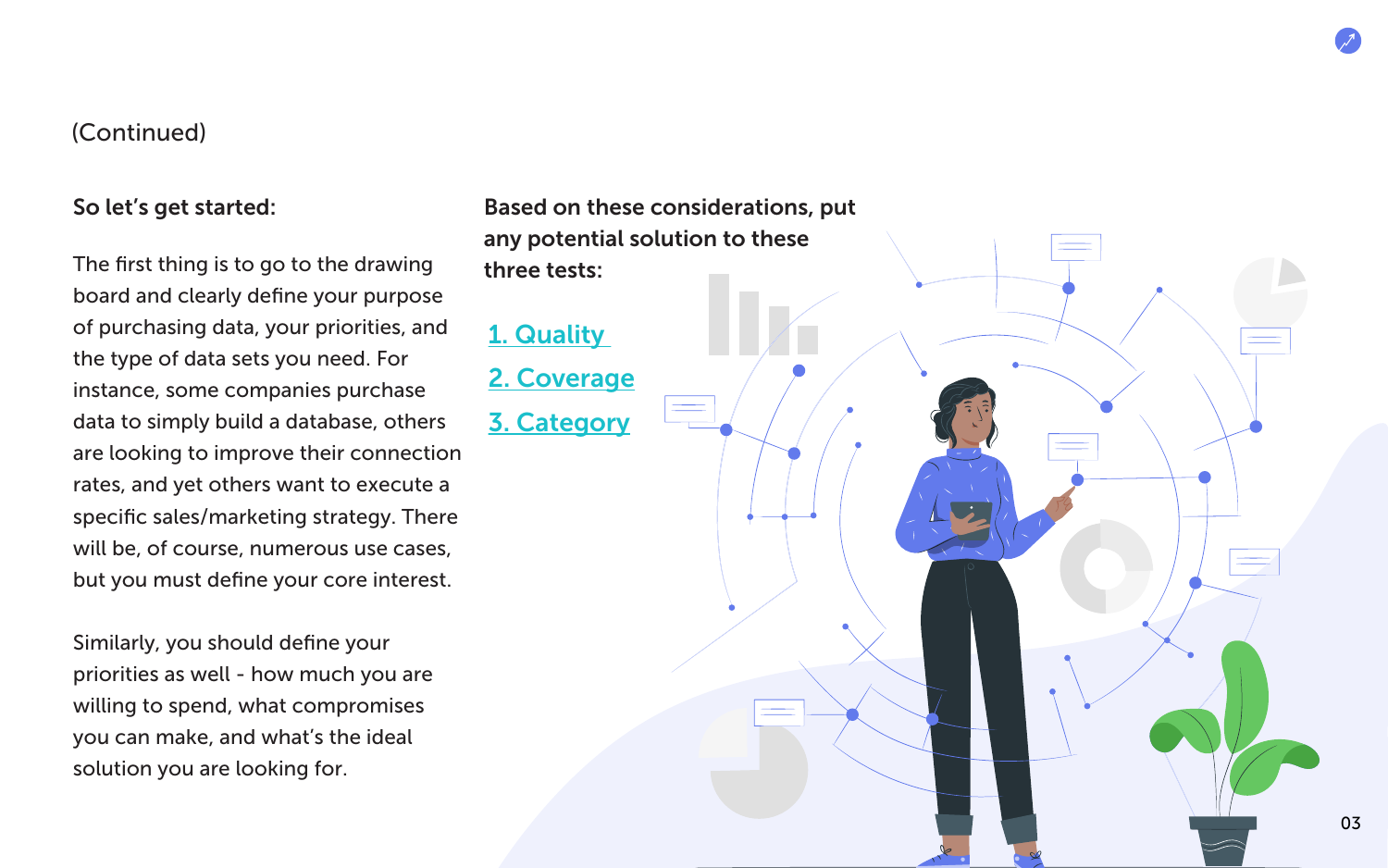### <span id="page-3-0"></span>1. Quality

Quality is an abstract term. It's no brainer that the more quality, the better. But when you are out purchasing data, how exactly do you measure quality? For all practical purposes, it includes three factors:

#### *I. Accuracy*

Most buyers consider quality and accuracy to be the same, but in fact, data accuracy is only a contributing factor to the overall quality. As a general rule of thumb, anything below 80% accuracy is not worth the trouble. Between 80% - 95% are viable solutions for different use cases. If anyone promises accuracy of 96% or above, know that they are setting unrealistic expectations. Different data vendors achieve varying degrees of accuracy based on their method of data processing and

verification, something that will be discussed later in length.

#### *II. Precision*

Have you ever been in a position where you dialed a prospect, but the call was received by a family member? Well, [it](https://www.g2.com/products/leadiq/reviews/leadiq-review-1425219)  [happens](https://www.g2.com/products/leadiq/reviews/leadiq-review-1425219) more often than you'd believe. In such cases, the contact information is accurate but lacks precision. A data vendor usually has 4-5 numbers/emails of the same person, and no AI engine can tell which one is the most relevant. A human researcher has to verify those contacts by calling and emailing. So if a data provider only talks about AI and no human-verification, you should double-check their ability to deliver precision.

#### *III. Updated*

Data isn't eternal. Even if a data set is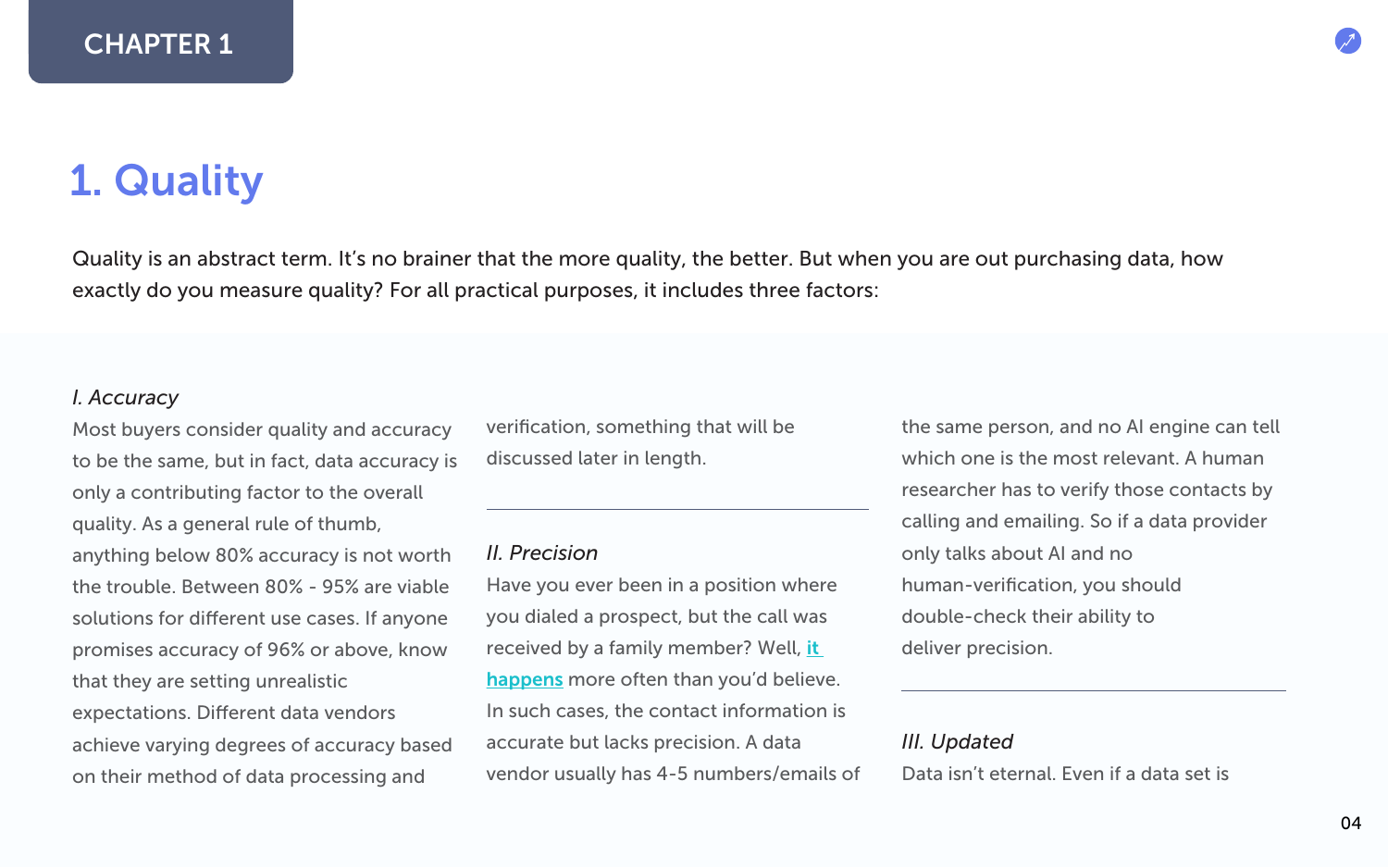accurate and precise at one point, it won't be the case next month. People change jobs/titles, companies downsize/upsize, etc. which causes a constant decay to be overcome only by aggressively updating the records. A generally accepted rule is that at least 30% of data goes sour each year. Ask how frequently they update their data to predict its accuracy down the line.

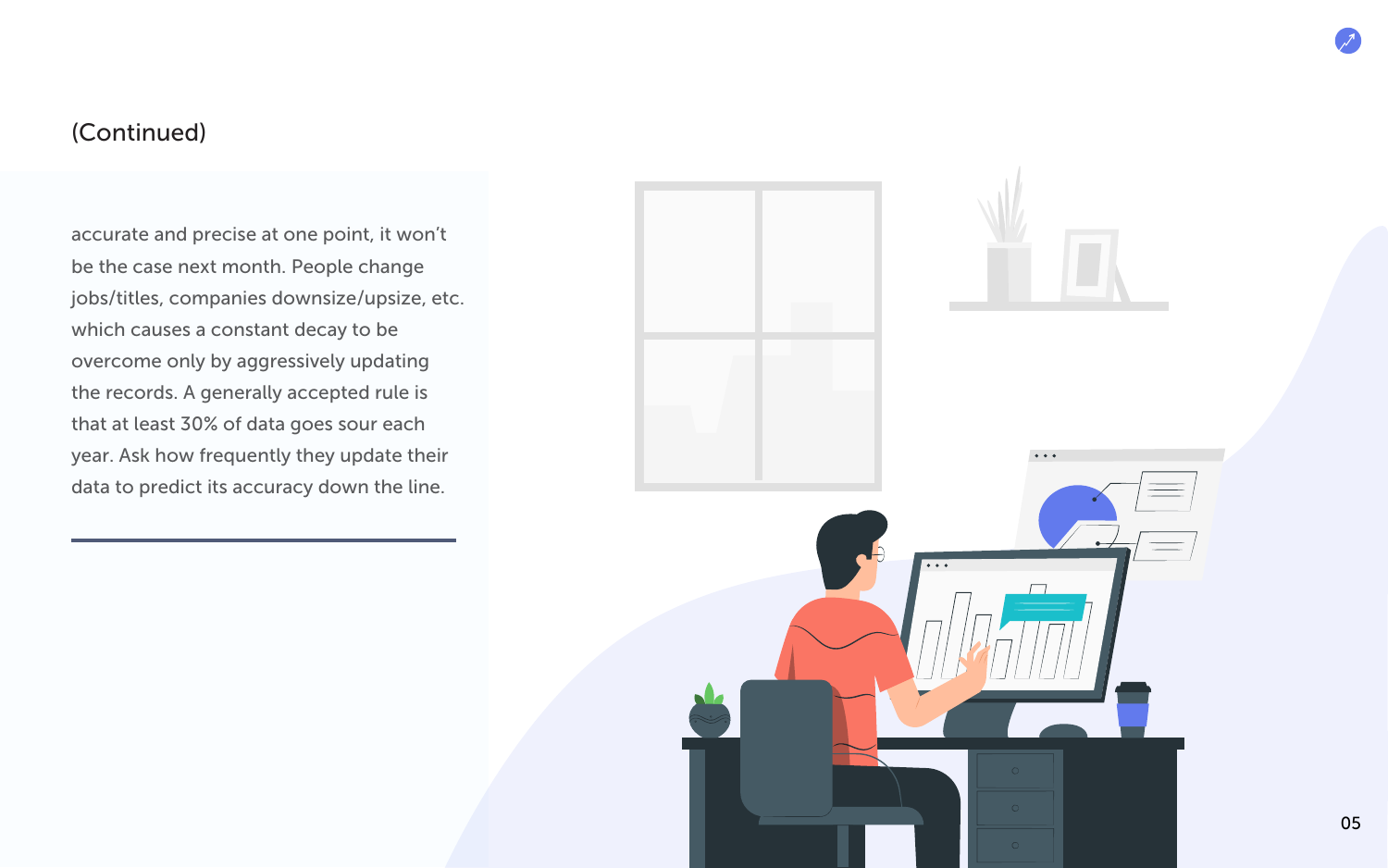### <span id="page-5-0"></span>2. Coverage

No database can ever be truly complete, but some have better coverage than others. Beside absolute numbers, take these three factors into account when assessing coverage:

#### *I. Industry/Size*

The coverage of some data providers is skewed towards specific industries. For instance, they might have good coverage of the IT industry but lag in the hospitality space that isn't good for businesses selling across the board. Similarly, coverage might also be skewed towards the size of companies. That is, they might have extensive data of enterprises but not properly cover SMBs.

#### *II. In-house mix*

Ideally, the contact data for each company should include a mix of both high-level executives and mid or low-level employees. Having only one or the other limits what campaigns you are capable of running.

#### *III. Contingency*

As mentioned above, no database is ever truly complete. So what if you don't find the contacts you are looking for? Ask the vendor if they provide custom research to fill those gaps. After all, if you don't find the data you need, what's the point of purchasing data in the first place?

*The best way to test the quality and coverage of any data provider is to ask for specific samples of your target industries and personas.*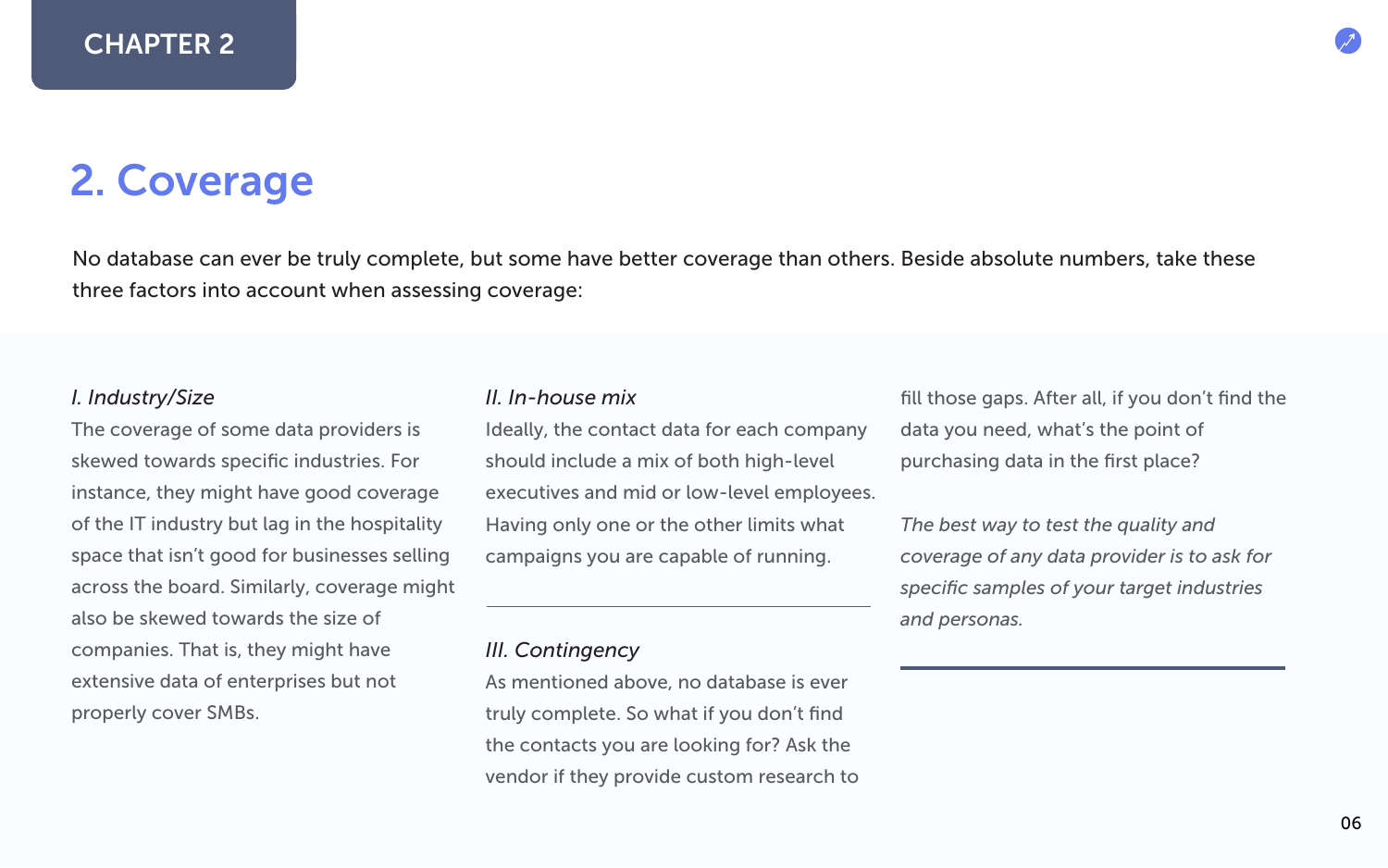### <span id="page-6-0"></span>3. Category

To run an effective sales and marketing campaign, a company needs various kinds of data to identify, score, and reach out to their most qualified prospects. Though exact requirements may vary, here are 5 must-have data categories and services along with their top vendors to help you make the right choice:

#### a. Contact Data

Smaller companies that do not run extensive campaigns need only one kind of data - contacts. They know who they want to target and simply need the emails/phone numbers of those specific prospects. For that purpose, three of the most viable solutions include:

#### *I. Lead411*

It is one of the most commonly used data vendors that provide contact data at quite low prices but reviews note a lack of coverage and accuracy for phone numbers.

Starting at \$50 per User/Month, it offers 150 email exports but no direct dials.

#### *II. LeadIQ*

LeadIQ is another commonly used contact data vendor that has better quality and coverage but lacks strong phone number support.

Starting at \$75 per User/Month, it provides 250 verified work emails and 25 work mobile numbers.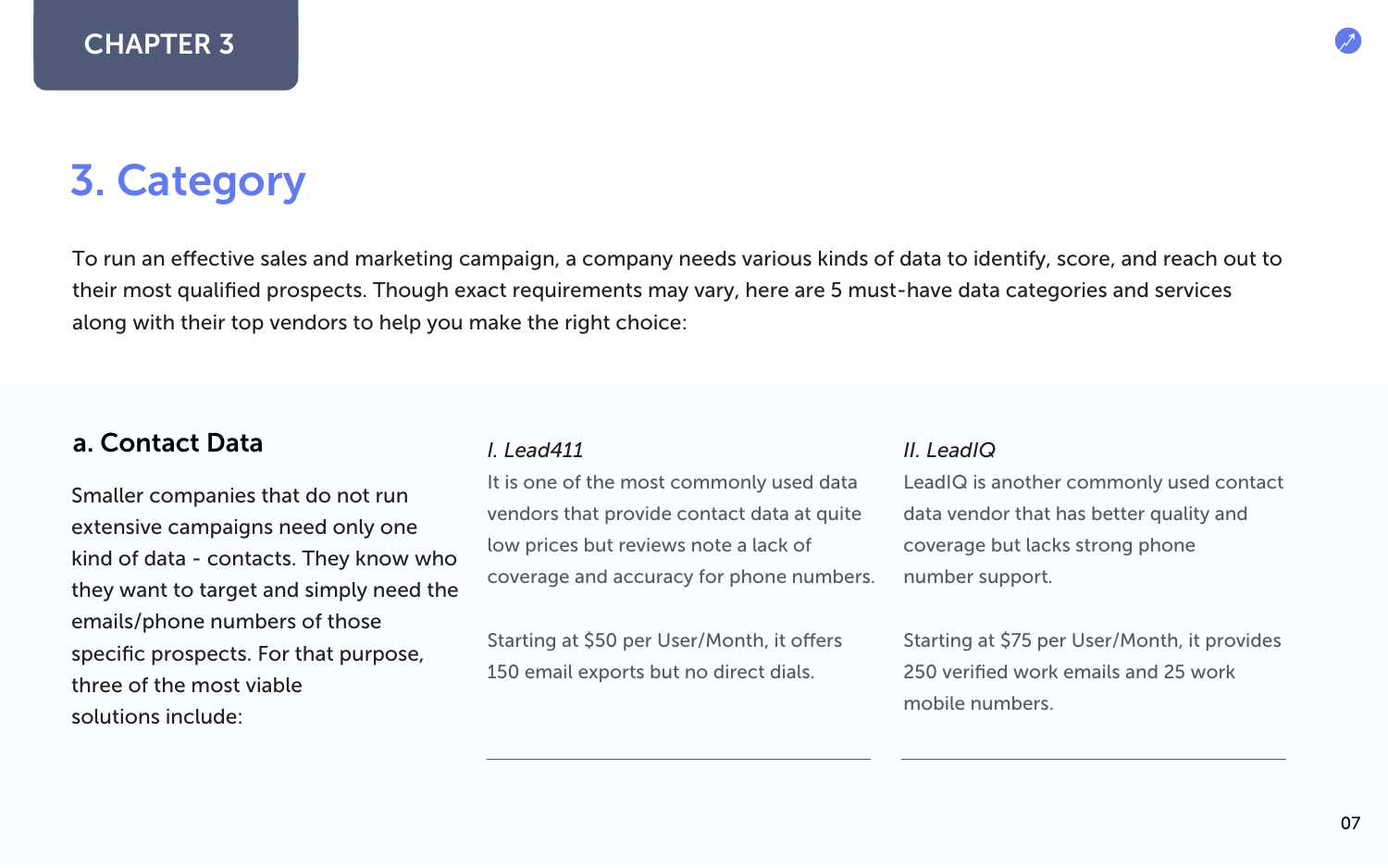#### *III. RevDriver*

RevDriver is a free tool powered by SalesIntel that sources its data from the SalesIntel portal. RevDriver has the largest number of direct dials in the industry and guarantees 95% accuracy for its humanverified contacts.

It provides 25 credits for free every month. Beyond that, it requires a SalesIntel paid license.

#### reps, you can get the same amount of data for free.

Mid-sized and large companies having decently-sized sales and marketing teams need data in bulk along with a wealth of other features. The options for them are discussed in a later section - One-stop Data Platform.

#### *Best Choice*

RevDriver. Along with human-verified data, it provides direct dials and mobile numbers that others don't. Plus, if you have 2-3 sales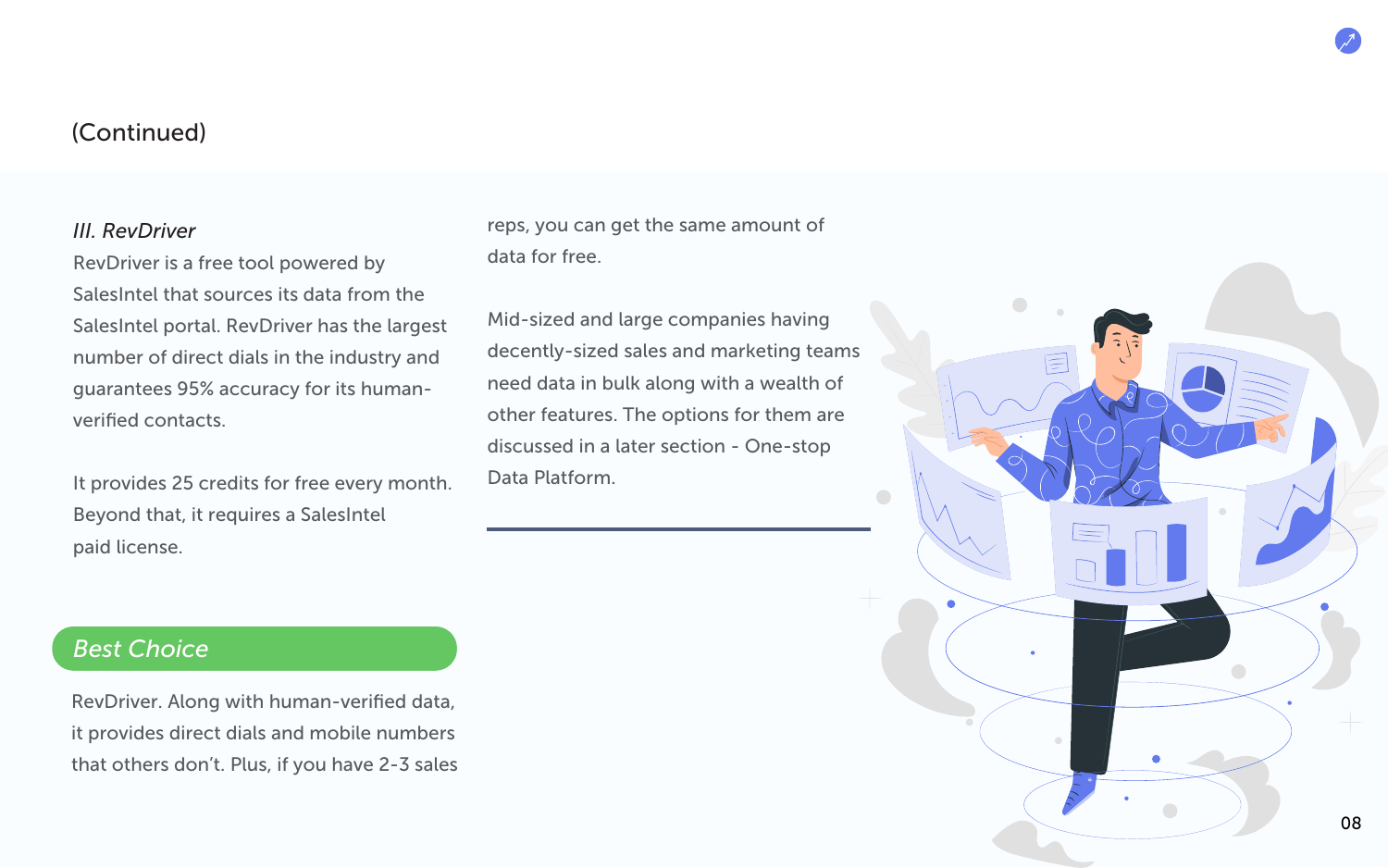#### b. Technographic Data

This is particularly helpful for businesses that sell products and services that integrate with or work best with any specific set of technology. Also, if you are an IT product/services provider, it is important to know the current tech stack of your target accounts, how much they spend on tech purchases, and more. For that kind of data, two of the best vendors are:

#### *I. Datanyze*

A subsidiary of ZoomInfo, Datanyze is one of the most popular vendors of technographic data that offers a full suite of solutions including technology tracing,

predictive analysis, job posting, among others.

Its price starts at around \$1000 for 750 credits. Each credit can be used to find an email address, access a company's social page, or export a company or person to your CRM.

#### *II. HG Insights*

It also provides roughly the same types of data and features as Datanyze but is more popular in the mid-market and enterprises.

The price of HG Insights varies depending on specific needs, but a mid-sized company can expect to pay around \$10,000 annually.

#### *Best Choice*

The best choice depends on your use case. While they are almost the same in terms of data and features, the difference lies in their pricing models. Datanyze has creditbased pricing (around \$0.75 per credit) while HG Insights charges per company. If you are a small company that doesn't need much data, you can go with Datanyze while those more matured processes and large teams would see more value in HG Insights.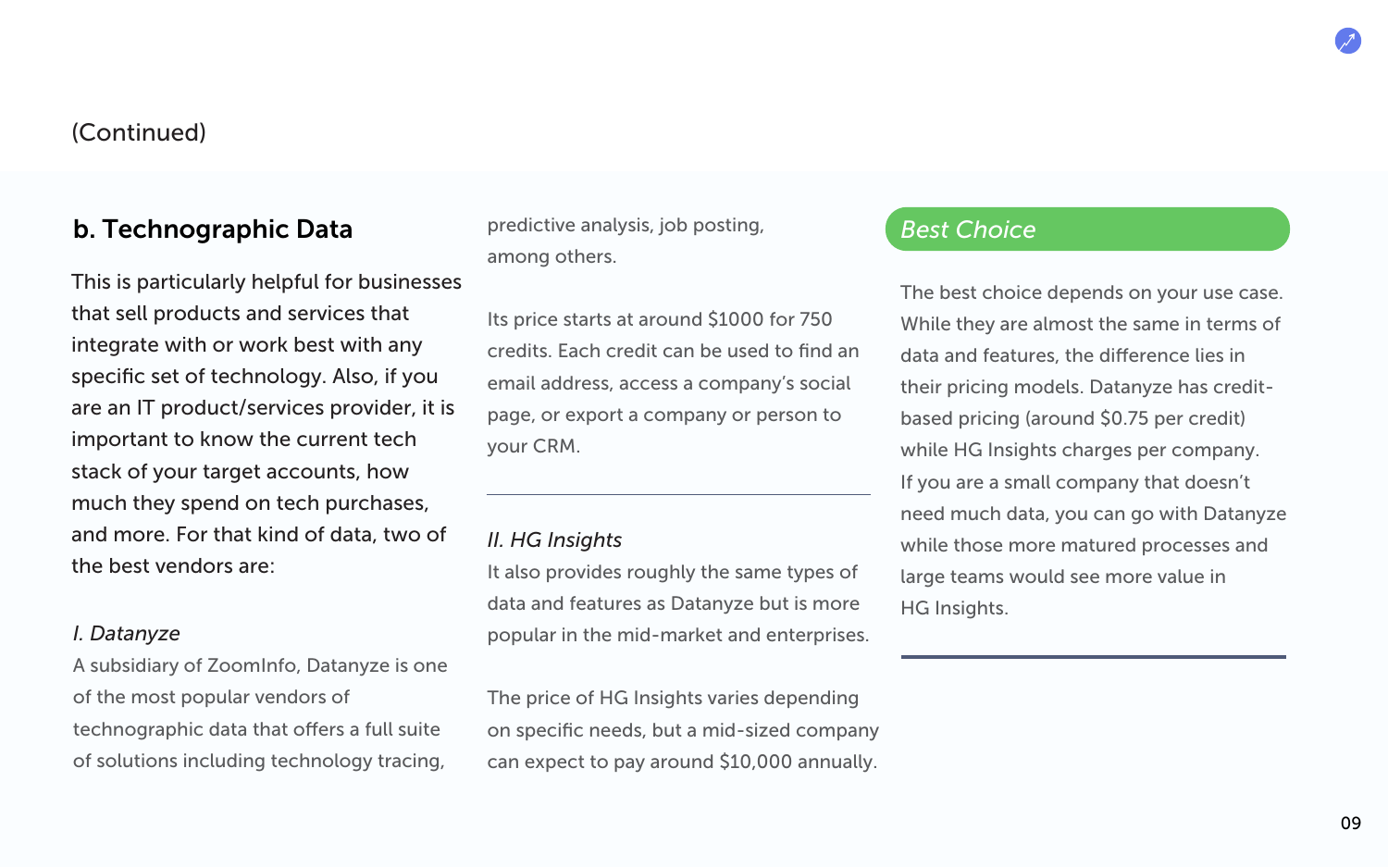#### c. Intent Data

While Intent data has long been used in the B2C space to understand general market interests and trends, its usage in the B2B space is a fairly new phenomenon. It is mostly used to identify active buyers and score leads. We highly recommend you go through this article to understand [everything](https://salesintel.io/blog/intent-data-quality-good-bad-ugly/)  [you need to know about intent data.](https://salesintel.io/blog/intent-data-quality-good-bad-ugly/)

#### *I. BidStream*

Now, Bidstream isn't really a data vendor but a method of collection of Intent data. But the reason we are listing it here is because most of the vendors use the same method and so have the same data quality. Reviews consider it to be unreliable, and it has privacy concerns.

Its price depends on specific data vendors but is on the cheaper side.

#### *II. Bombora*

It is the leading Intent data provider that co-ops with publishers and content syndicates to collect its data. You can read about [Bombora vs. Bidstream data](https://knowledge.bombora.com/home/bombora-co-op-vs-bidstream-intent-data-information) here.

Its price starts at around \$17,500 plus integration fees.

#### *Best Choice*

Bombora. Though more expensive, It provides more accurate and reliable data points.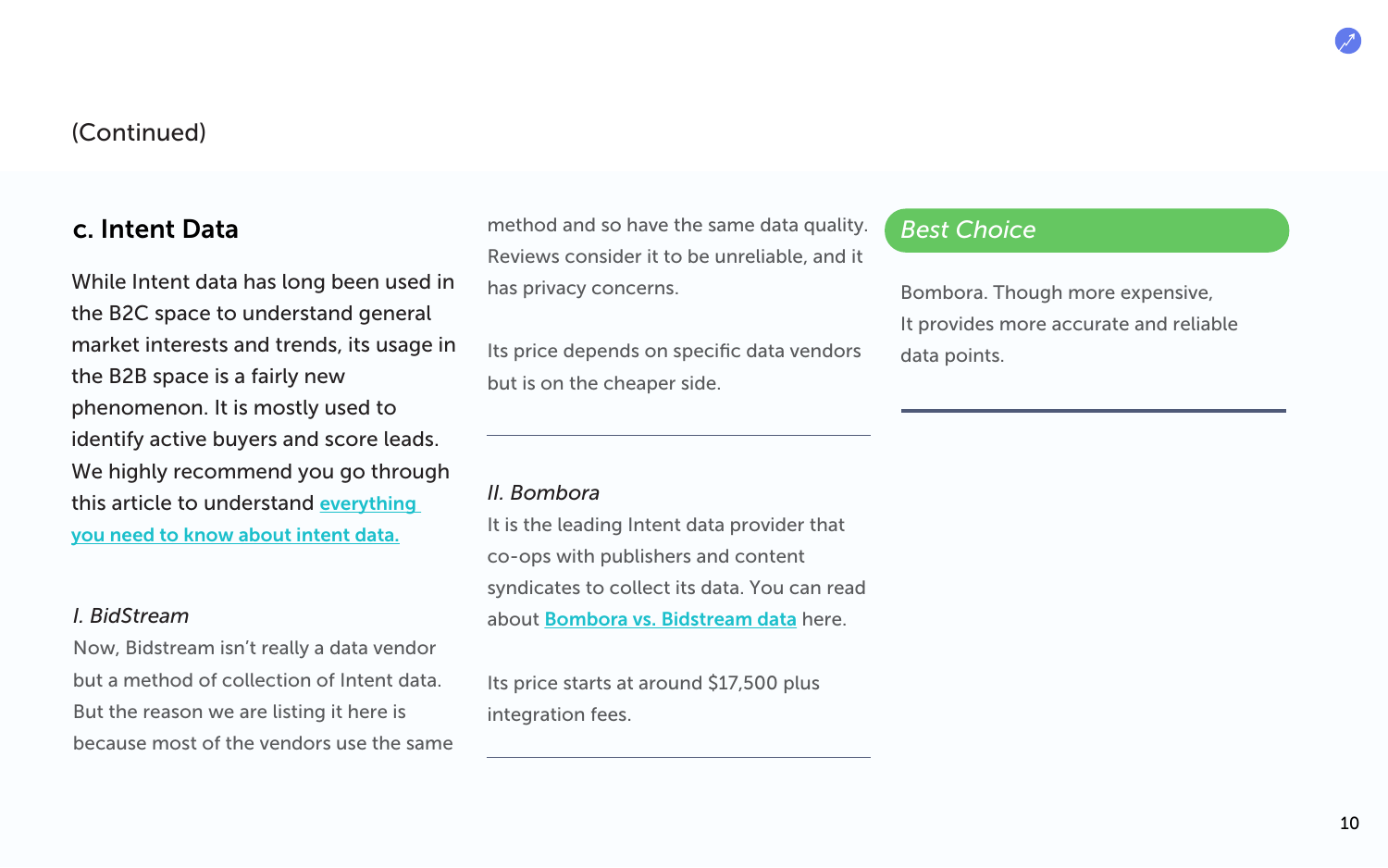#### d. Enrichment

The moment you export data in your CRM, it starts to decay. The average employee turnover rate across all industries is around 17-18%. On top of it, if you add all the in-house shuffles changes in job titles, locations, etc., the figure usually hits a minimum of around 30% and can go as high as 70%.

#### *I. RingLead*

RingLead is one of the most popular names for data enrichment that offers a ton of features including hourly enrichment, lead routing, etc.

The cost is based on the database size and

the number of users, but a mid-sized firm *Best Choice* can expect to pay around \$12,000 annually.

#### *II. SalesIntel Enrichment*

As the name suggests, it is a dedicated enrichment service from SalesIntel. Though it has fewer features than RingLead, its benefit lies in its human-verified records.

Once again, the best choice depends on your needs. If you want more features and are willing to pay for it, RingLead would be a better choice. If you only want to enrich your records with the best data possible, SalesIntel Enrichment would be the smarter choice.

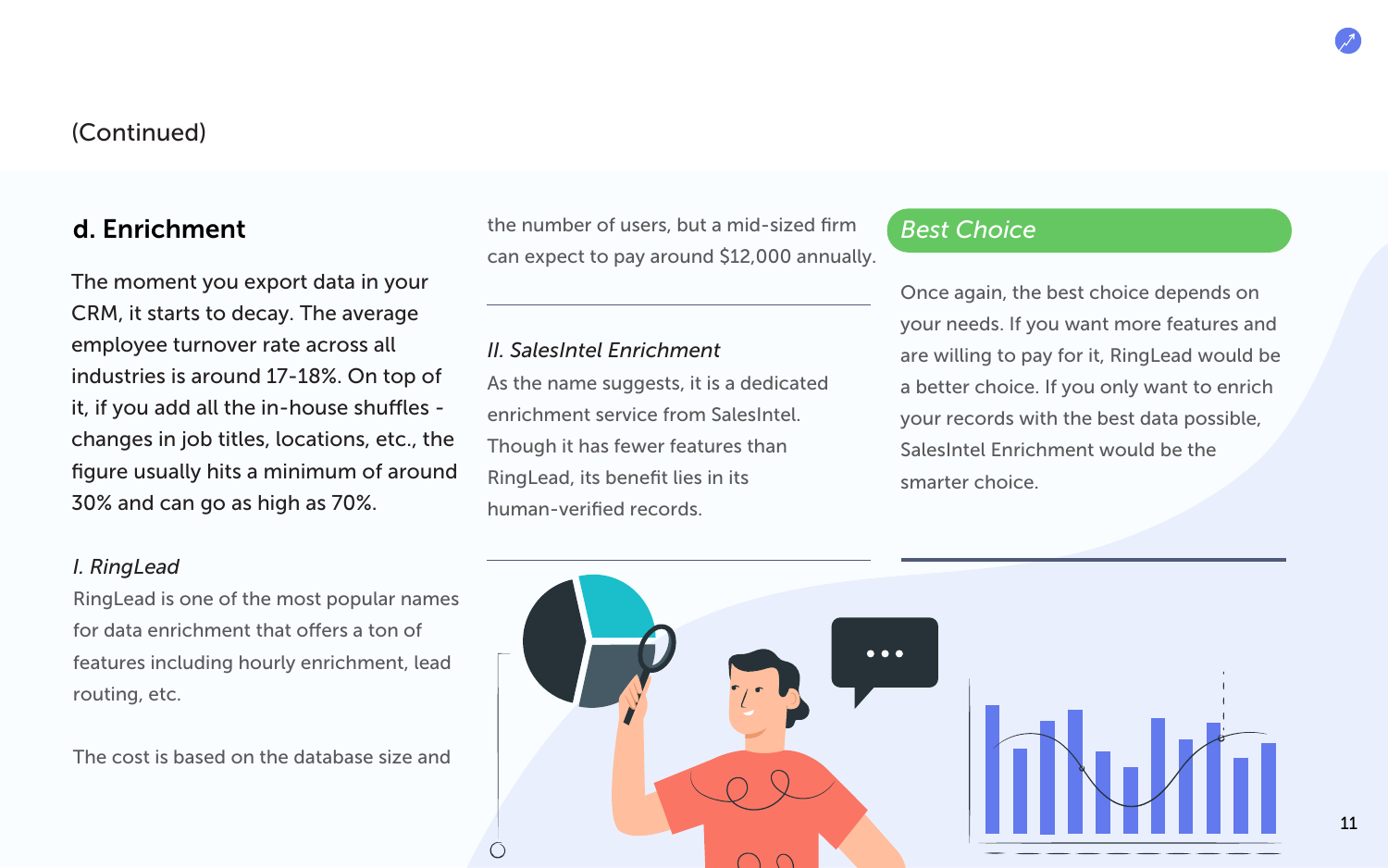#### e. Company Insights

Company insights include firmographic and financial data including news alerts, funding, etc., and enable sales and marketing professionals to sort and filter companies based on their ICP and track the activities of companies on their target list.

Two of the best vendors for such data include:

#### *I. Crunchbase*

Besides usual company profiles, the key features of Crunchbase include web traffic information, funding history, etc.

Its paid plan starts at \$29 per user per month, but many of the useful features are available only in enterprise edition which is available on request.

#### *II. Owler*

On top of the usual data, Owler's key strength is its competitive data set that provides the data of competitors and similar companies of select accounts.

Its paid plan starts at \$99 per year and goes up to \$420 per year except for the Salesforce sync feature.

#### *Best Choice*

It depends on your team size. Since Owler doesn't limit the number of users even with its higher price, it is suited for large teams. Crunchbase is suited for small teams as the cost will match their team size.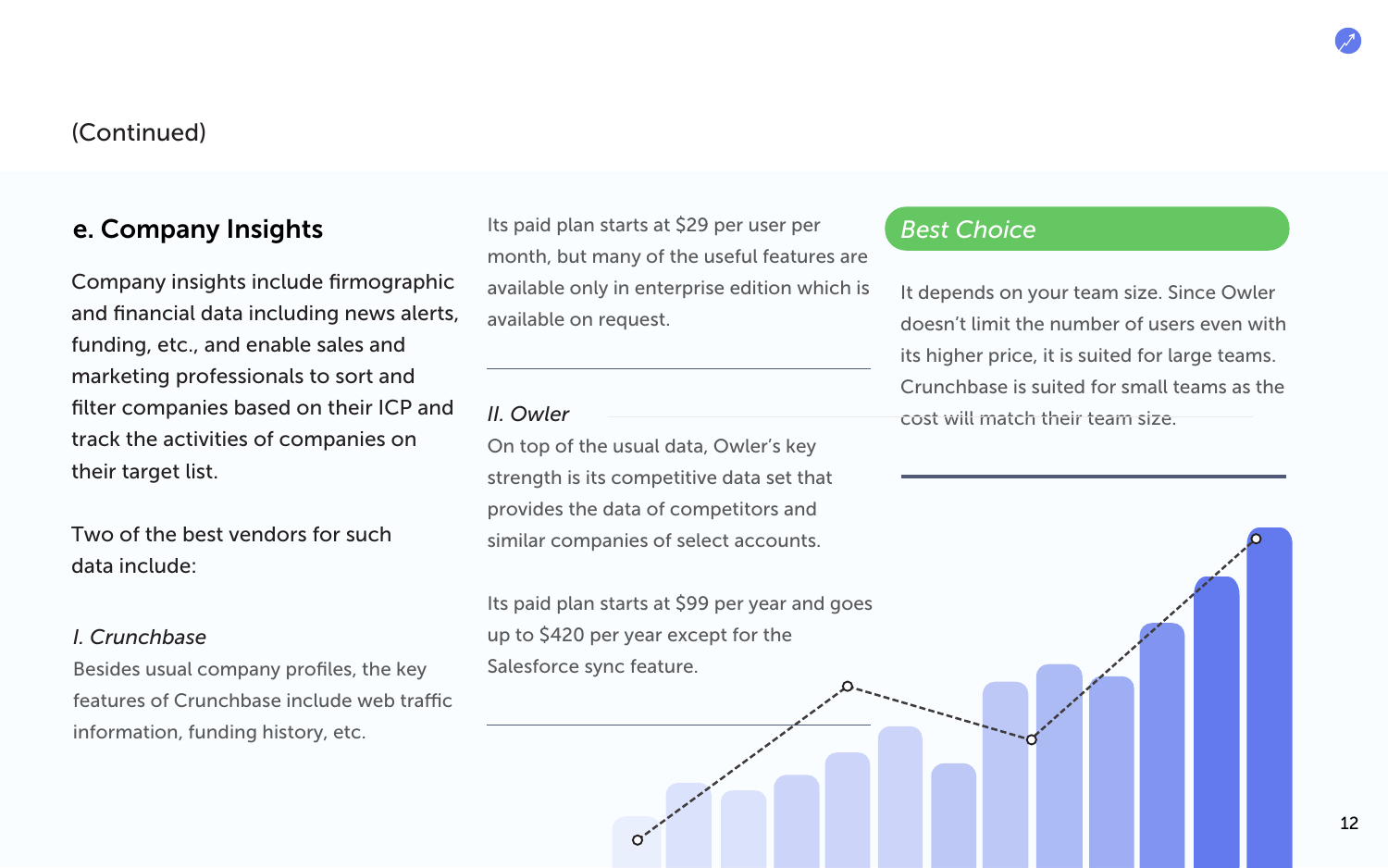#### f. One-stop Data Platform

The contact data vendors mentioned in earlier sections are suited only for small businesses that need at most a few hundred to a few thousand contacts. Mid-sized companies and large enterprises, with dozens to hundreds of sales reps, need tens of thousands to hundreds of thousands of contacts to feed their massive sales and marketing efforts and run extensive campaigns.

Moreover, adding 5-6 data platforms (mentioned above) to their sales and marketing stack drastically increases complexity and significantly increases the cost. If we do a simple back of the envelope calculation where each

contact data, technographic, intent, and enrichment costs \$0.5, the aggregate cost of each enriched contact would be around \$2. Even a decently-sized company can expect to use around 50,000 contacts every year, costing it around \$100,000 annually which is infeasible.

That is why companies prefer a one-stop data platform where they can get all the data they need for a lower price. In that category, three of the most popular vendors are:

#### *ZoomInfo*

ZoomInfo is the largest B2B data company that provides the full spectrum of B2B data sets and has one of the widest coverage.

There are, however, two notable problems - first, it provides primarily machineprocessed data, and second, it may raise red flags for you. Both of these issues are explained later in detail. Its technographic data is from Datanyze and Intent data from Bidstream.

Its basic package starts at around \$5000 for 5000 credits, but it doesn't include many key data sets like intent data or mobile numbers.

#### *SalesIntel*

SalesIntel provides a full suite of datasets and has the largest coverage of direct dials and mobile numbers in the industry. Its core selling point is its human-verified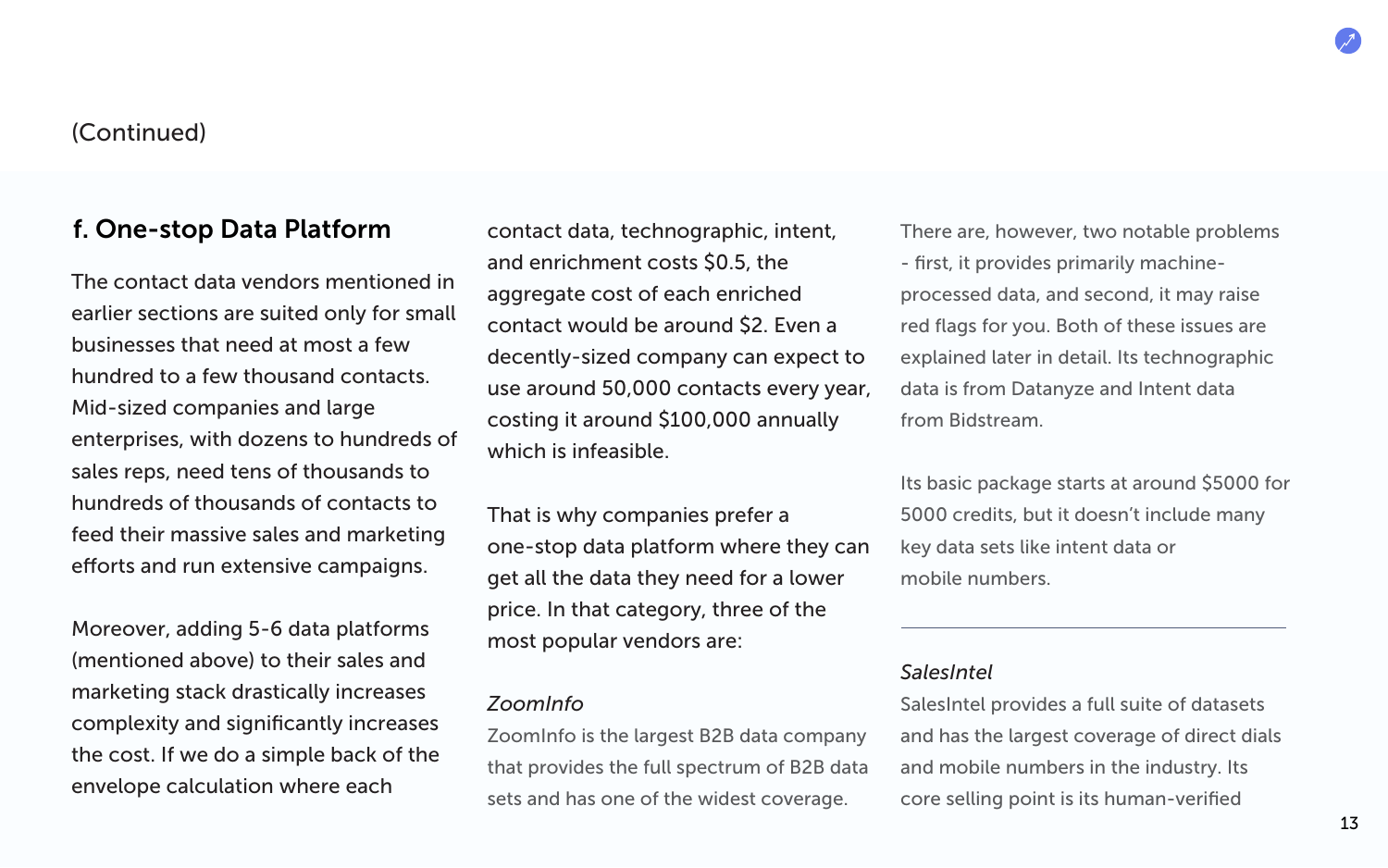contact data, and it provides other data sets from top vendors listed above. For instance, the technographic data is sourced from HG Insights, Intent data from Bombora, and company insights from Owler.

Its exact price is available on [request,](https://salesintel.io/salesintel-pricing-contact-data-for-account-based-marketing/) but it is competitively priced and tends to be competitive with ZoomInfo for similar plans.

#### *D&B Hoovers*

D&B Hoovers is another popular B2B data provider that mostly targets the enterprise space. The company is known in reviews to have issues with its data quality dipping below 80% accuracy and coverage with significant gaps in SMBs.

The price is available only on request but generally falls between ZoomInfo and SalesIntel.

#### *Best Choice*

SalesIntel. If you are thinking, no, we aren't arbitrarily putting our product ahead of the others. And of course, don't just take our word for it.

Below is a detailed comparison of all three platforms on various benchmarks based on verified customer reviews from G2. Also, if you like, you can check out the head-tohead comparison of [SalesIntel vs. ZoomInfo.](https://salesintel.io/blog/best-zoominfo-alternative/) 

Continued...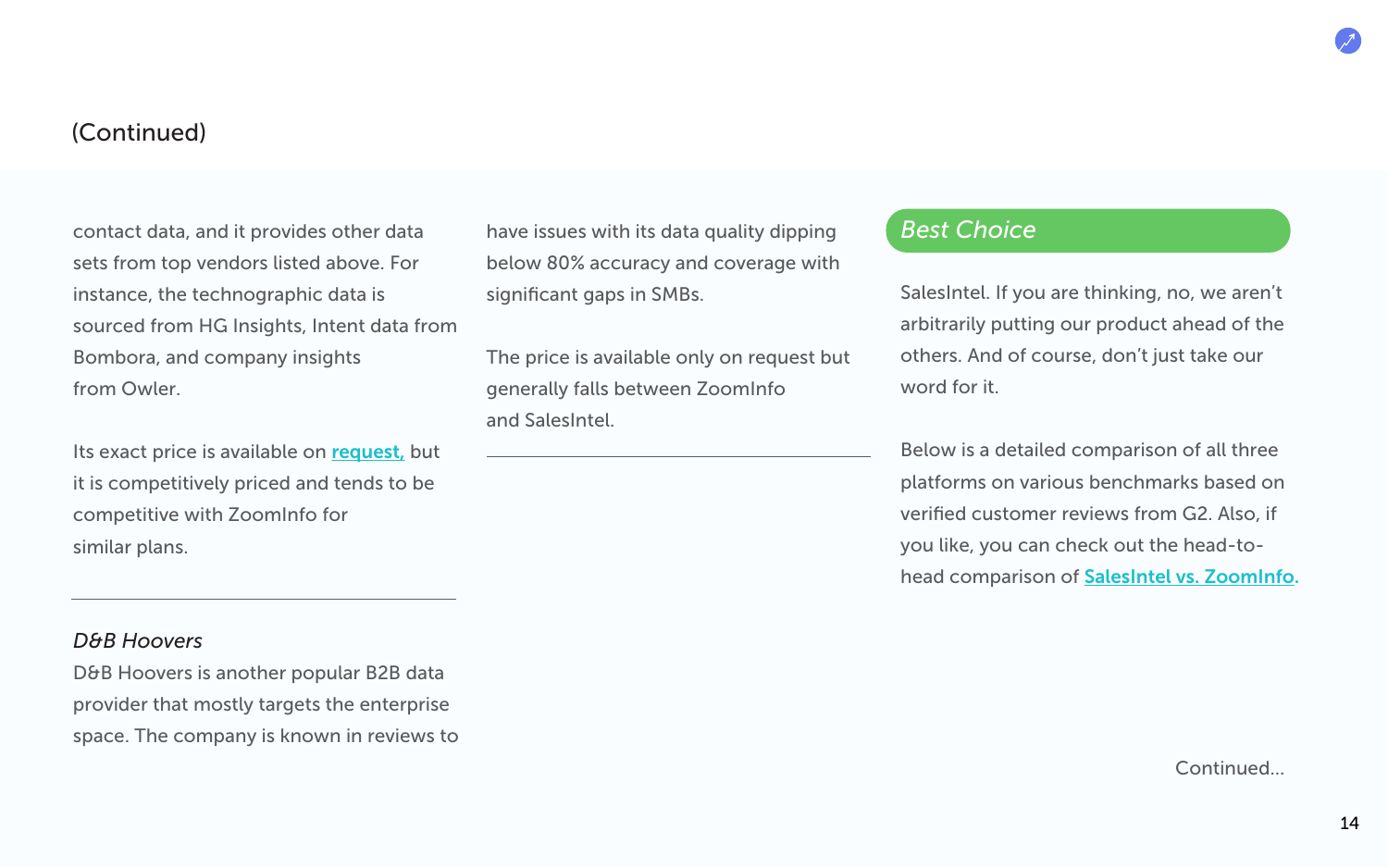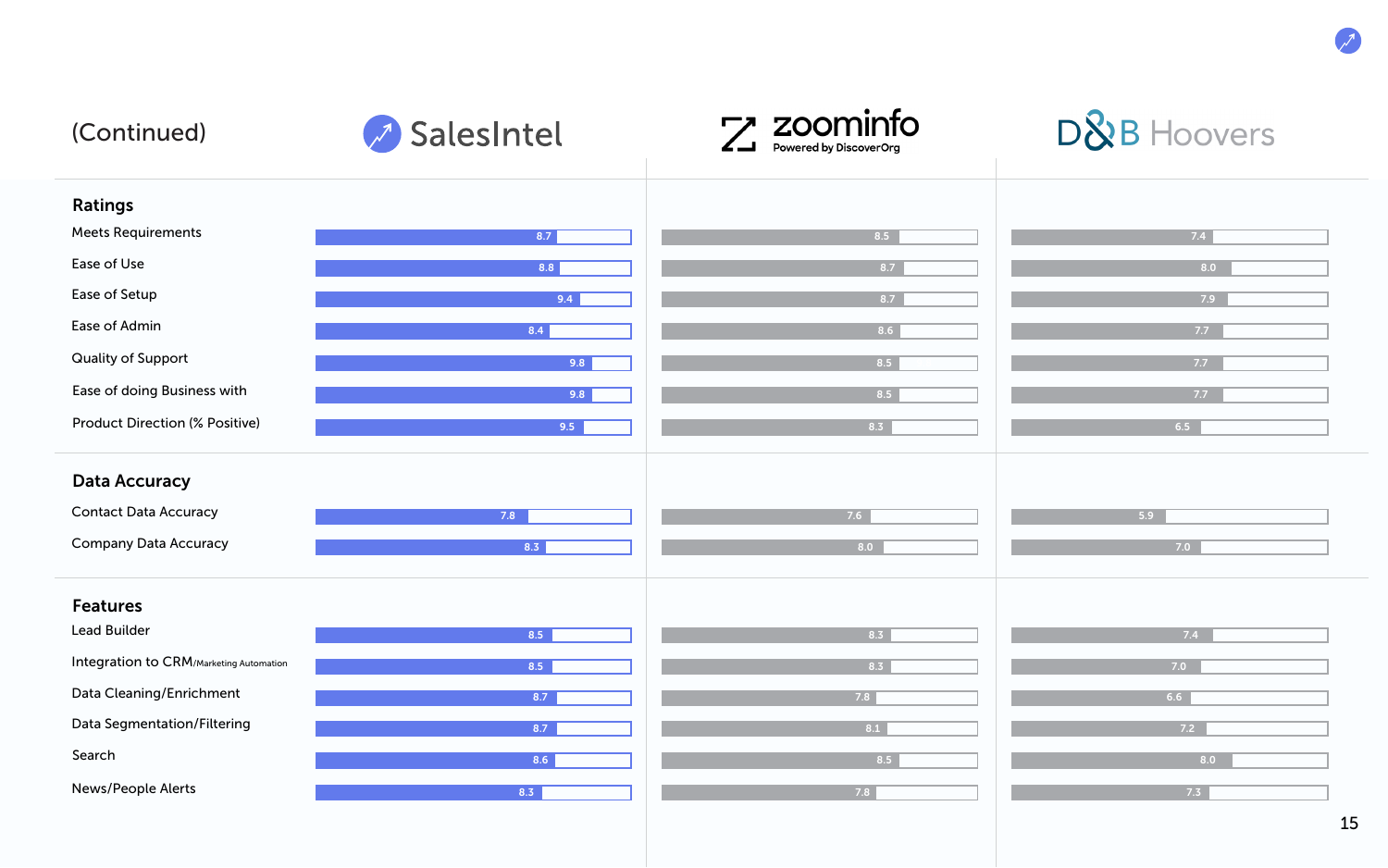#### g. The Red Flags

After you have evaluated all the available options and shortlisted the most suitable solutions, it's time to vet them against a few common pitfalls. While most of these may not have a direct bearing on their product quality, they will determine your overall experience with your data provider.

#### Fineprint

Everybody knows that nobody reads a license agreement before signing and this has enabled some data providers to adopt predatory practices to lock-in customers and build in hidden costs. Once you get into a shady contract with a data partner, it will be hard to get out without losing

significant value. Here are some of those questionable clauses you look out for and avoid:

#### *I. Advance auto-renewals*

We all understand and are quite comfortable with auto-renewals. Your subscription is auto-renewed the day it is about to expire to avoid any service disruptions. It's convenient, and in case you don't want to renew it, you can cancel up until the last hour.

Some data providers take this common understanding and add an extra clause of advance notice to lock-in their customers early. For example, one date provider currently has a 2-month advance auto-renewal clause. Purchase an annual

license in January this year it would be auto-renewed in November the same year. And even if you asked them to cancel your license in December, well, you are out of luck. In short, [advance auto-renewals take](https://salesintel.io/blog/why-auto-renewal-clauses-suck-and-how-to-avoid-them/)  [away customer agency](https://salesintel.io/blog/why-auto-renewal-clauses-suck-and-how-to-avoid-them/), and you should avoid them.

#### *II. Annual uplift*

Another common understanding people have about auto-renewals is that it would be renewed at the same price. If there are any changes in prices, they would be notified and asked to confirm their purchase. But some data providers sneak in an annual uplift clause in their contract where the price is automatically raised at each renewal.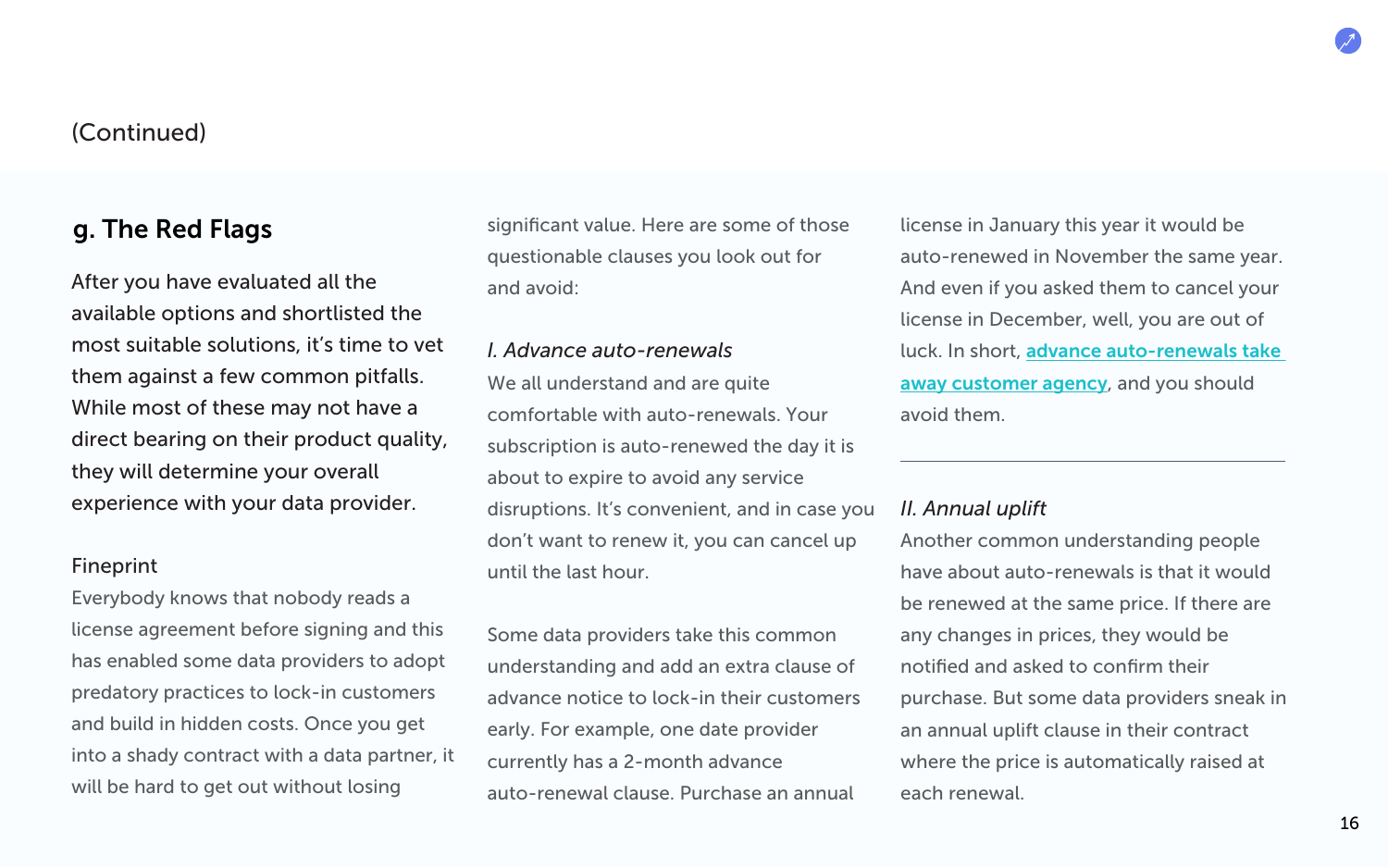There are many **[cases](https://www.g2.com/products/zoominfo/reviews/zoominfo-review-3817452)** where customers want to opt-out only to find their contract is not only renewed but at even a higher price.

#### *III. Data deletion*

Some data providers have a clause where if you cancel your subscription, you'd have to delete all the data you have exported from them. This is meant as a pressure tactic to never let you cancel your license. The more time you spend with such data providers, the more pipeline you will build, and the more your fear will grow of losing that data. Choose platforms that let you own the data in your CRM.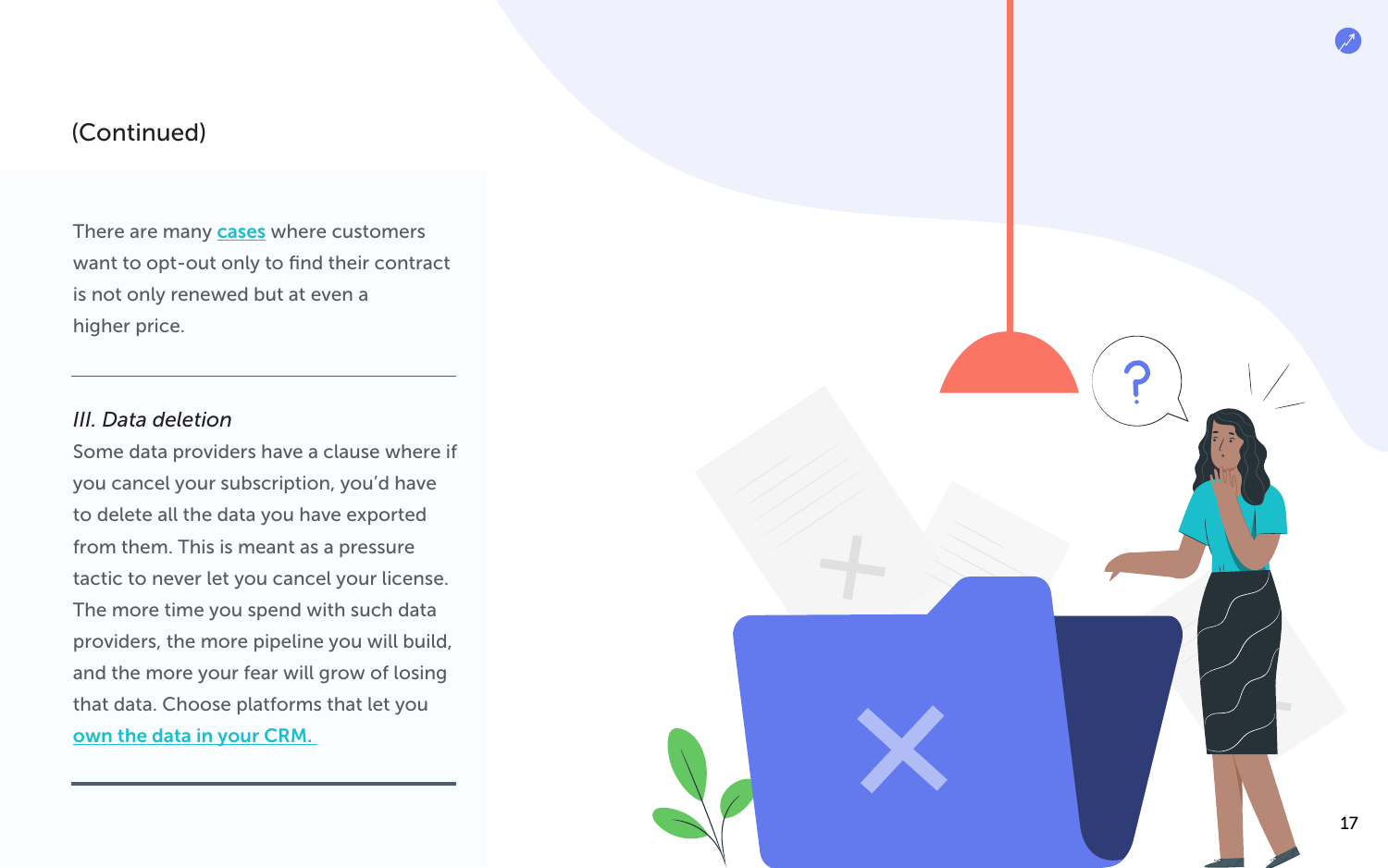#### h. Customer service

The SaaS industry, in general, has poor customer service. When you face a problem with say Salesforce or Zoom the first instinct is to visit their forums and not contact customer support for the solution. Most of the time the forums help, so people generally don't mind. But the reason forums work is that those products have millions of customers, and thus the forums are robust and have common solutions.

But no data provider has millions of customers. With them, if you hit a snag, customer support is your only hope. If a data provider has [poor customer](https://www.g2.com/products/zoominfo/reviews/zoominfo-review-4242641)  [support](https://www.g2.com/products/zoominfo/reviews/zoominfo-review-4242641), it's better to stay clear from

them. The problem is most buyers come to know about it only after they have purchased a license and hit a snag. Even in those cases, you should [never](https://salesintel.io/blog/dont-settle-for-bad-customer-service-from-your-data-provider/)  [settle for bad customer service.](https://salesintel.io/blog/dont-settle-for-bad-customer-service-from-your-data-provider/) And if needed, find better alternatives as [switching data partners is easy.](https://salesintel.io/blog/switching-data-partners-is-easy/) 

For the record, if you closely looked at the above comparison, SalesIntel's quality of support is rated 9.8 out of 10, above any other data provider in the industry.

#### i. Machine processing

This one mostly applies to contact data. As briefly mentioned earlier, different providers deliver varying degrees of accuracy based on the data processing method they use. Most companies use machine processing which delivers roughly up to 80% accuracy. To achieve higher accuracy, they have to deploy human researchers to verify those records and weed out outdated and irrelevant data points. SalesIntel, because of its human-verification process, is able to guarantee at least 95% accuracy.

When you are evaluating any data provider, pay close attention to whether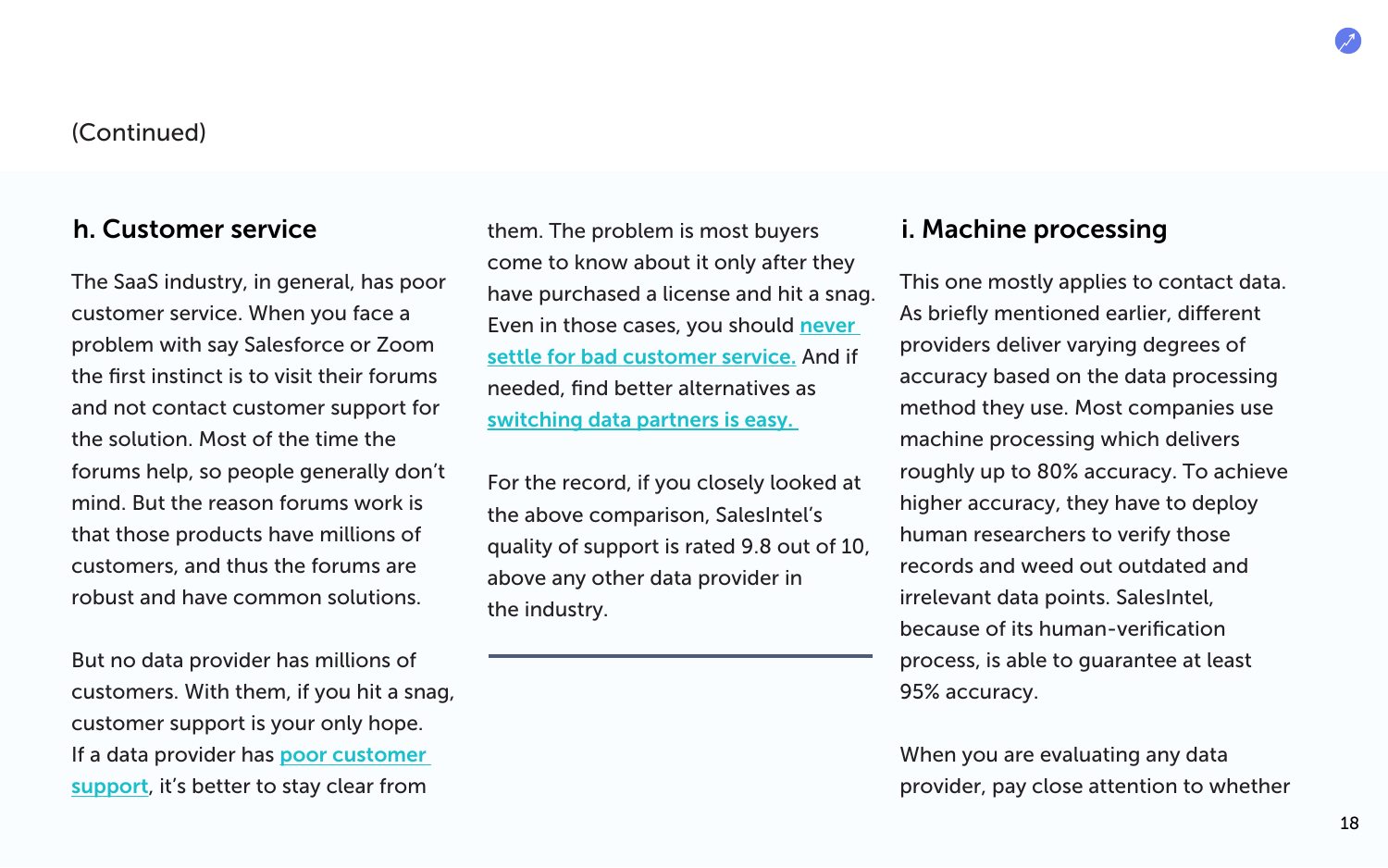they have human-verification in the process. Learn more about machine processing vs. human-verification [here.](https://salesintel.io/blog/the-data-battle-machine-processed-data-vs-human-verified-data/)

#### j. The allure of brands

Brands, in general, signify reliability. If a person has to choose from two products of equal class and quality, they prefer to go with one from a more renowned brand. Some even compromise on a few things and are willing to pay extra dollars to go with the name brand. Don't make that mistake when purchasing a data platform.

The B2B data industry is still immature and is rapidly changing. [Ask those](https://www.g2.com/products/zoominfo/reviews/zoominfo-review-2018784) who purchased a DiscoverOrg license (one of the leading platforms until last year) but have seen their choice disappear. The point is, make your choice based purely on what each provides. Compare their data sets, features, prices, and [leave the brand out of](https://salesintel.io/blog/what-will-you-choose-big-brand-or-data-accuracy/) [the equation.](https://salesintel.io/blog/what-will-you-choose-big-brand-or-data-accuracy/)